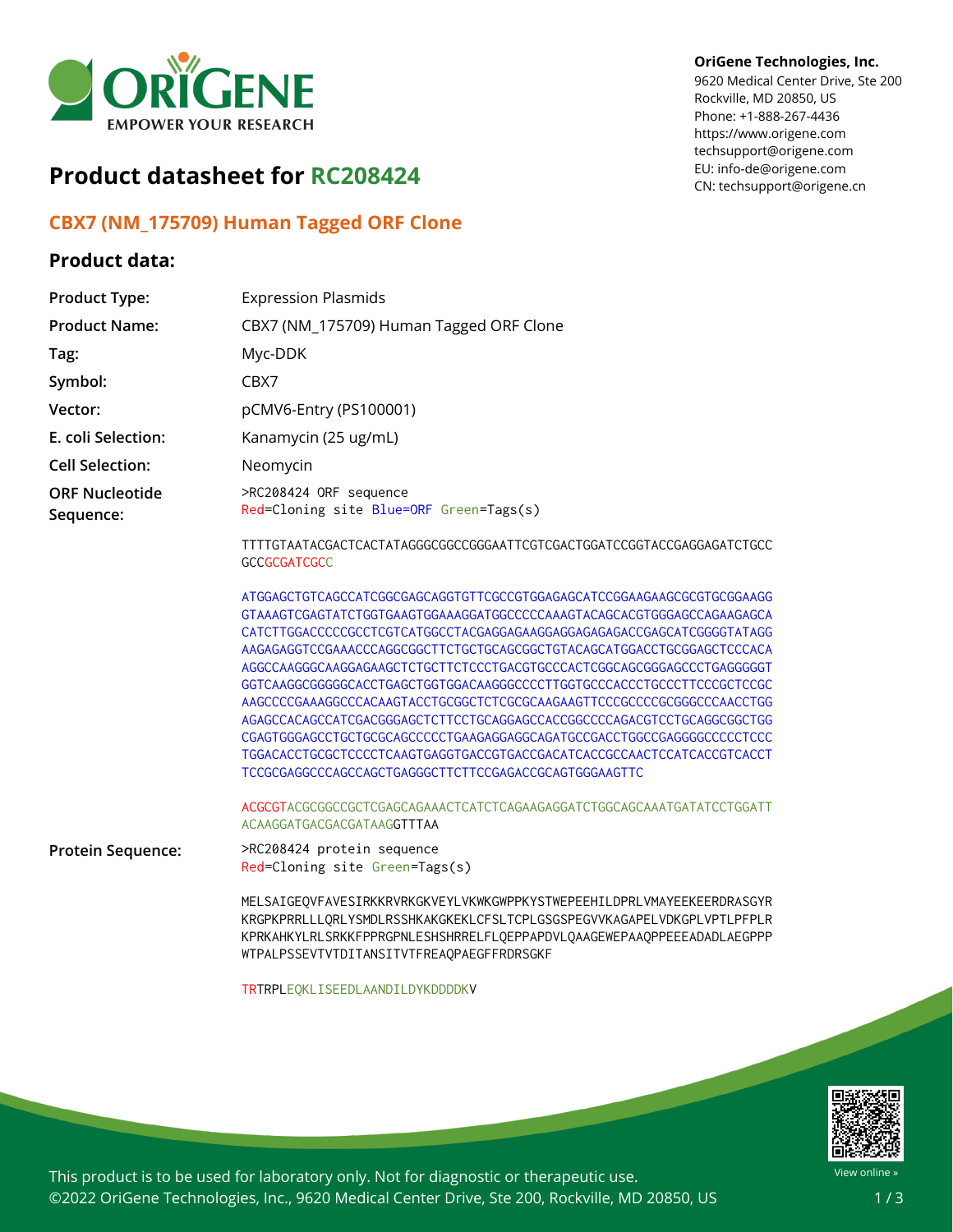



\* The last codon before the Stop codon of the ORF

#### **Plasmid Map:**



| ACCN: | ΝM |
|-------|----|
|       |    |

**ORF Size:** 753 bp

# **ACCN:** NM\_175709

**OTI Disclaimer:** The molecular sequence of this clone aligns with the gene accession number as a point of reference only. However, individual transcript sequences of the same gene can differ through naturally occurring variations (e.g. polymorphisms), each with its own valid existence. This clone is substantially in agreement with the reference, but a complete review of all prevailing variants is recommended prior to use. [More](https://www.ncbi.nlm.nih.gov/books/NBK174586/) info

This product is to be used for laboratory only. Not for diagnostic or therapeutic use. ©2022 OriGene Technologies, Inc., 9620 Medical Center Drive, Ste 200, Rockville, MD 20850, US